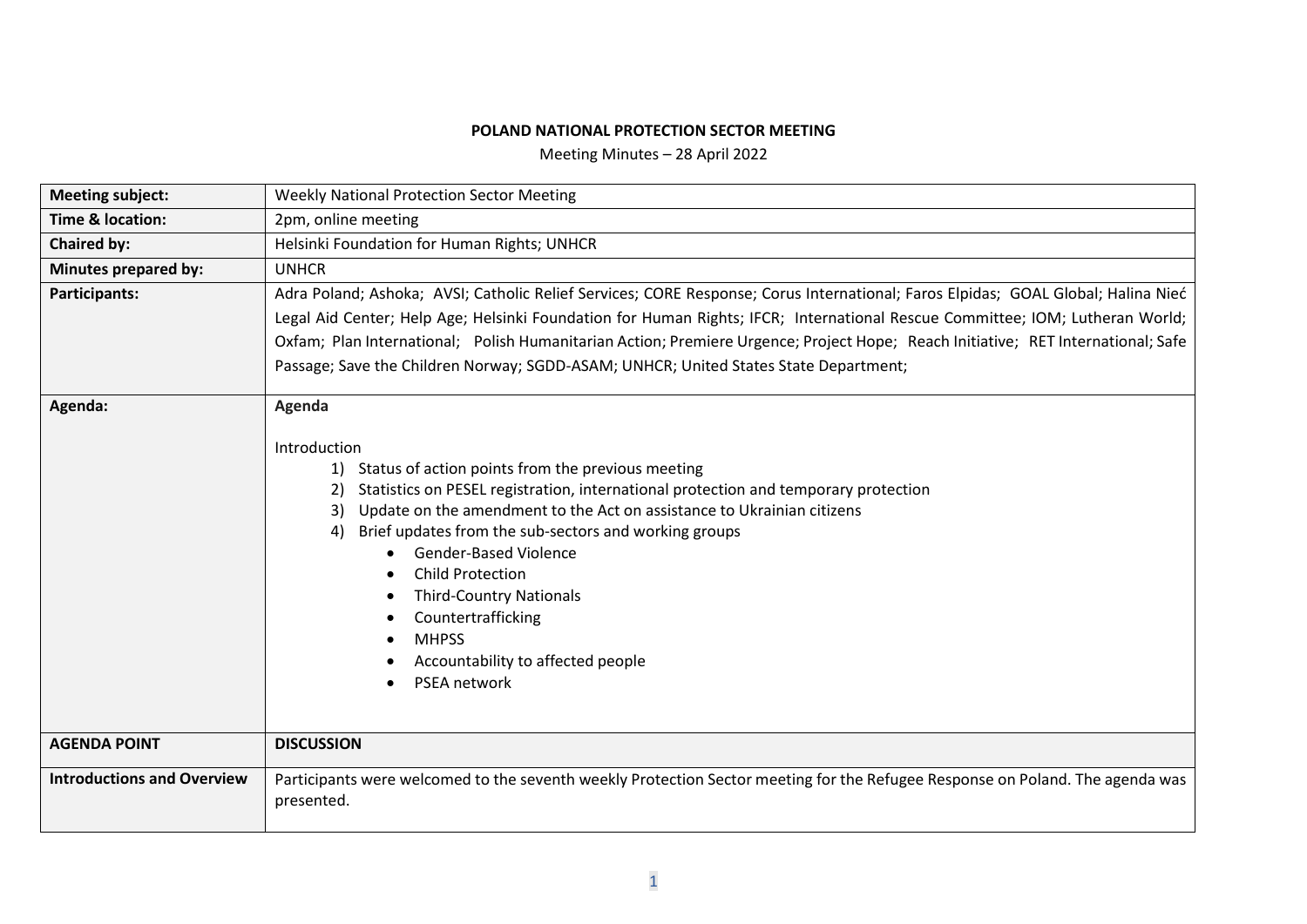| Agenda point 1        | A status update was provided on the action points from 21.04:<br>The Refugee Response Plan (RPP) has been released. A global presentation took place to mark the occasion; however, no<br>$\bullet$<br>public announcement has yet been made.                                                                                                                                                                                                                                                                                                                                                                                                                                                                                                                                                                                                                                                                                                                                                                                                              |
|-----------------------|------------------------------------------------------------------------------------------------------------------------------------------------------------------------------------------------------------------------------------------------------------------------------------------------------------------------------------------------------------------------------------------------------------------------------------------------------------------------------------------------------------------------------------------------------------------------------------------------------------------------------------------------------------------------------------------------------------------------------------------------------------------------------------------------------------------------------------------------------------------------------------------------------------------------------------------------------------------------------------------------------------------------------------------------------------|
|                       | UNHCR has started granting some partners access to the mapping platform through referral links. Organizations that would<br>still like to request access should reach out to Andrii Mazurenko (muzurenk@unhcr.org).                                                                                                                                                                                                                                                                                                                                                                                                                                                                                                                                                                                                                                                                                                                                                                                                                                        |
|                       | Sector leads are trying to facilitate a discussion on problems faced by Roma people. There are plans for a presentation during<br>$\bullet$<br>the next meeting.                                                                                                                                                                                                                                                                                                                                                                                                                                                                                                                                                                                                                                                                                                                                                                                                                                                                                           |
|                       | A semi-final version of the protection sector indicators was shared with coordinators on 26.04. The indicators are short by<br>design. It is hoped this will facilitate the actions of partners in the context of the RPP. Preferred language was included as an<br>indicator as discussed previous and will be used going forward. Otherwise, some minor comments on wording are still being<br>worked out. A final version will be shared by the end of the week.                                                                                                                                                                                                                                                                                                                                                                                                                                                                                                                                                                                        |
| <b>Agenda point 2</b> | Updated statistics were provided on PESEL registration, international protection and temporary protection:                                                                                                                                                                                                                                                                                                                                                                                                                                                                                                                                                                                                                                                                                                                                                                                                                                                                                                                                                 |
|                       | Based on recent figures over 1 million Ukrainians have been granted PESEL numbers. Between 24 February and 20 April 1000<br>$\bullet$<br>applications were filed for refugee status or subsidiary protection. These applications were mainly filed by Third Country<br>Nationals (TCNs). It was further noted that there are legal gaps regarding the status of many TCNs. They are not covered by<br>temporary protection or the special act for Ukrainian citizens.                                                                                                                                                                                                                                                                                                                                                                                                                                                                                                                                                                                      |
| <b>Agenda point 3</b> | Updates were presented on amendments to the Act on assistance to Ukrainian citizens:                                                                                                                                                                                                                                                                                                                                                                                                                                                                                                                                                                                                                                                                                                                                                                                                                                                                                                                                                                       |
|                       | The Halina Niec Legal Aid Center summarized that under the special act put in place by the Polish government, Ukrainian<br>$\bullet$<br>nationals enjoy special benefits. These includes the granting of a PESEL number. A PESEL allows, inter alia, the right to obtain<br>social benefits and access to the labor market. It was further presented that there are several categories of individuals fleeing<br>the war who are subject to different classifications under Polish law. Not all individuals fleeing Ukraine are entitled to benefits<br>under the act. These classifications are based first on when an individual left Ukraine. Those who left previous to 24 February<br>are not entitled to special protection under the Act or under an EU Directive. Further classifications are based on legal status<br>in Ukraine. Finally, Ukrainian nationals already holding residency in Poland have had their residency prolonged until at least<br>the end of 2022. They can also benefit from simplified access to the Polish Labor Market. |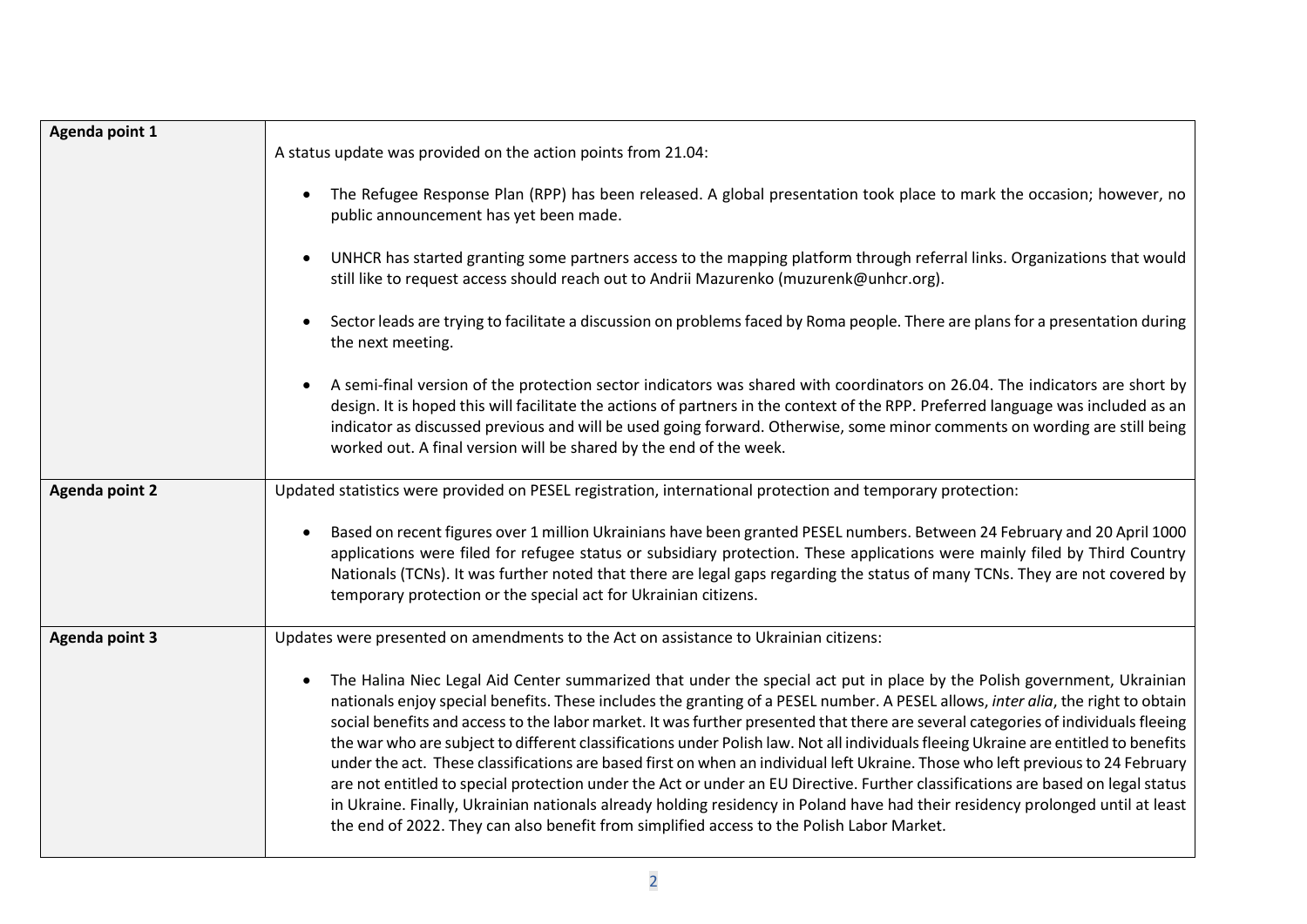|                       | The Halina Niec Leal Aid enter also presented the 14 April revisions to the Act. Under this amendment non-Ukrainian spouses<br>of Ukrainian nationals can also benefit from the Act. The period for individuals with no passport stamp to apply for a PESEL<br>number has been extended from 60 days to 90. Procedures have been established for the issuance of PESEL numbers to<br>those individuals with disabilities that prevent them for registering in person. Procedures have also been established for<br>issuing PESEL numbers to unaccompanied minors.<br>The Halina Niec Legal Aid Center concluded that the law and the potential complexity of classification of certain cases created<br>a challenging situation for those providing legal advice. This is further compounded by the fact that the text of the Act is not<br>yet available in Ukrainian. The Center is in the process of creating a translation; however this is also a challenging process<br>given the complexity. |  |  |  |  |
|-----------------------|-----------------------------------------------------------------------------------------------------------------------------------------------------------------------------------------------------------------------------------------------------------------------------------------------------------------------------------------------------------------------------------------------------------------------------------------------------------------------------------------------------------------------------------------------------------------------------------------------------------------------------------------------------------------------------------------------------------------------------------------------------------------------------------------------------------------------------------------------------------------------------------------------------------------------------------------------------------------------------------------------------|--|--|--|--|
| <b>Agenda Point 4</b> | Updates were provided on sub-sectors and working groups:                                                                                                                                                                                                                                                                                                                                                                                                                                                                                                                                                                                                                                                                                                                                                                                                                                                                                                                                            |  |  |  |  |
|                       | <b>GBV Working Group:</b>                                                                                                                                                                                                                                                                                                                                                                                                                                                                                                                                                                                                                                                                                                                                                                                                                                                                                                                                                                           |  |  |  |  |
|                       | The Working Group will hold a training on GBV 6-8 May in Przemysl through partner Care International. There will be six sessions.                                                                                                                                                                                                                                                                                                                                                                                                                                                                                                                                                                                                                                                                                                                                                                                                                                                                   |  |  |  |  |
|                       | The training is designed for first responders working for NGOs and local authorities.                                                                                                                                                                                                                                                                                                                                                                                                                                                                                                                                                                                                                                                                                                                                                                                                                                                                                                               |  |  |  |  |
|                       | <b>Child Protection Working Group</b>                                                                                                                                                                                                                                                                                                                                                                                                                                                                                                                                                                                                                                                                                                                                                                                                                                                                                                                                                               |  |  |  |  |
|                       | The last two group meetings covered Protection Against Sexual Exploitation and Abuse (PSEA). This was in an effort to ensure from<br>the beginning of the response that all partners have the same basic level of understanding regarding PSEA, legal frameworks, and<br>legal reports.                                                                                                                                                                                                                                                                                                                                                                                                                                                                                                                                                                                                                                                                                                             |  |  |  |  |
| <b>MHPSS</b>          |                                                                                                                                                                                                                                                                                                                                                                                                                                                                                                                                                                                                                                                                                                                                                                                                                                                                                                                                                                                                     |  |  |  |  |
|                       | WHO has developed an informational leaflet about access to psychotropic medication. It highlights that those with chronic health<br>conditions can access prescriptions through family doctors. This will be shared with the Working Group mailing list. They have also<br>prepared a two page leaflet on key terminology on mental health. The group hopes to be able to present at the next meeting<br>specifically regarding the use of the word "trauma." Finally, the group is also hoping to begin conduction weekly meetings with<br>simultaneous translation into Polish.                                                                                                                                                                                                                                                                                                                                                                                                                   |  |  |  |  |
|                       | <b>Countertrafficking</b>                                                                                                                                                                                                                                                                                                                                                                                                                                                                                                                                                                                                                                                                                                                                                                                                                                                                                                                                                                           |  |  |  |  |